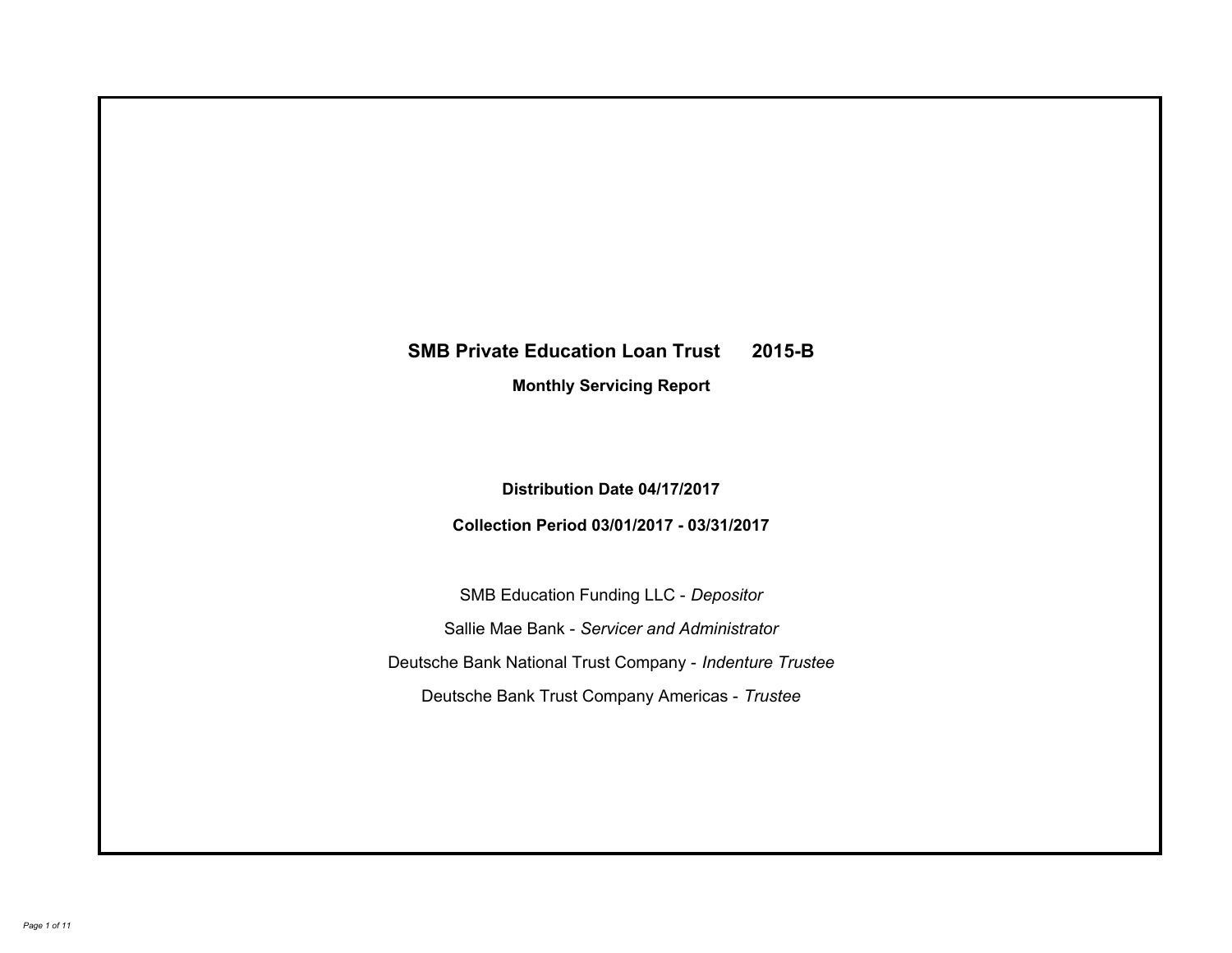A

| A | <b>Student Loan Portfolio Characteristics</b> |                                                 | <b>Settlement Date</b><br>07/30/2015 | 02/28/2017            | 03/31/2017            |
|---|-----------------------------------------------|-------------------------------------------------|--------------------------------------|-----------------------|-----------------------|
|   | <b>Principal Balance</b>                      |                                                 | \$700,964,388.29                     | \$609,816,412.02      | \$601,572,908.77      |
|   | Interest to be Capitalized Balance            |                                                 | 42,430,107.89                        | 37,548,339.11         | 37,403,710.99         |
|   | Pool Balance                                  |                                                 | \$743,394,496.18                     | \$647,364,751.13      | \$638,976,619.76      |
|   | Weighted Average Coupon (WAC)                 |                                                 |                                      |                       |                       |
|   |                                               | WAC1 (Contractual Interest Rate on the Loan)    | 8.20%                                | 8.64%                 | 8.73%                 |
|   |                                               | WAC2 (Average of Applicable Interest Rate)      | 8.18%                                | 8.60%                 | 8.69%                 |
|   |                                               | WAC3 (Average of Actual Interest Rate)          | 8.13%                                | 8.53%                 | 8.62%                 |
|   | Weighted Average Remaining Term               |                                                 | 128.84                               | 121.41                | 121.07                |
|   | Number of Loans                               |                                                 | 63,899                               | 56,011                | 55,387                |
|   | Number of Borrowers<br>Pool Factor            |                                                 | 43,918                               | 38,003<br>0.870822631 | 37,592<br>0.859539078 |
|   |                                               | Since Issued Total Constant Prepayment Rate (1) |                                      | 6.81%                 | 7.08%                 |
|   |                                               |                                                 |                                      |                       |                       |
| B | <b>Debt Securities</b>                        | <b>Cusip/Isin</b>                               | 03/15/2017                           |                       | 04/17/2017            |
|   | A <sub>1</sub>                                | 78448QAA6                                       | \$74,617,221.60                      |                       | \$64,112,238.65       |
|   | A <sub>2</sub> A                              | 78448QAB4                                       | \$192,000,000.00                     |                       | \$192,000,000.00      |
|   | A2B                                           | 78448QAC2                                       | \$90,000,000.00                      |                       | \$90,000,000.00       |
|   | A <sub>3</sub>                                | 78448QAD0                                       | \$75,000,000.00                      |                       | \$75,000,000.00       |
|   | B                                             | 78448QAE8                                       | \$70,000,000.00                      |                       | \$70,000,000.00       |
|   | $\mathbf C$                                   | 78448QAF5                                       | \$50,000,000.00                      |                       | \$50,000,000.00       |
|   |                                               |                                                 |                                      |                       |                       |
| C | <b>Certificates</b>                           | Cusip/Isin                                      | 03/15/2017                           |                       | 04/17/2017            |
|   | Residual                                      | 78448Q108                                       | \$100,000.00                         |                       | \$100,000.00          |
|   |                                               |                                                 |                                      |                       |                       |
| D | <b>Account Balances</b>                       |                                                 | 03/15/2017                           |                       | 04/17/2017            |
|   | Reserve Account Balance                       |                                                 | \$1,896,081.00                       |                       | \$1,896,081.00        |
|   |                                               |                                                 |                                      |                       |                       |
| F | <b>Asset / Liability</b>                      |                                                 | 03/15/2017                           |                       | 04/17/2017            |
|   | Overcollateralization Percentage              |                                                 | 14.79%                               |                       | 15.32%                |
|   | Specified Overcollateralization Amount        |                                                 | \$194,209,425.34                     |                       | \$191,692,985.93      |
|   | Actual Overcollateralization Amount           |                                                 | \$95,747,529.53                      |                       | \$97,864,381.11       |

(1) Since Issued Total CPR calculations found in monthly servicing reports issued on or prior to September 15, 2015 originally included loans that were removed from the pool by the sponsor because they became ineligible for the pool between the cut-off date and settlement date. On October 5, 2015, Since Issued Total CPR calculations were revised to exclude these loans and all prior monthly servicing reports were restated. For additional information, see 'Since Issued CPR Methodology' found on page 11 of this report.

C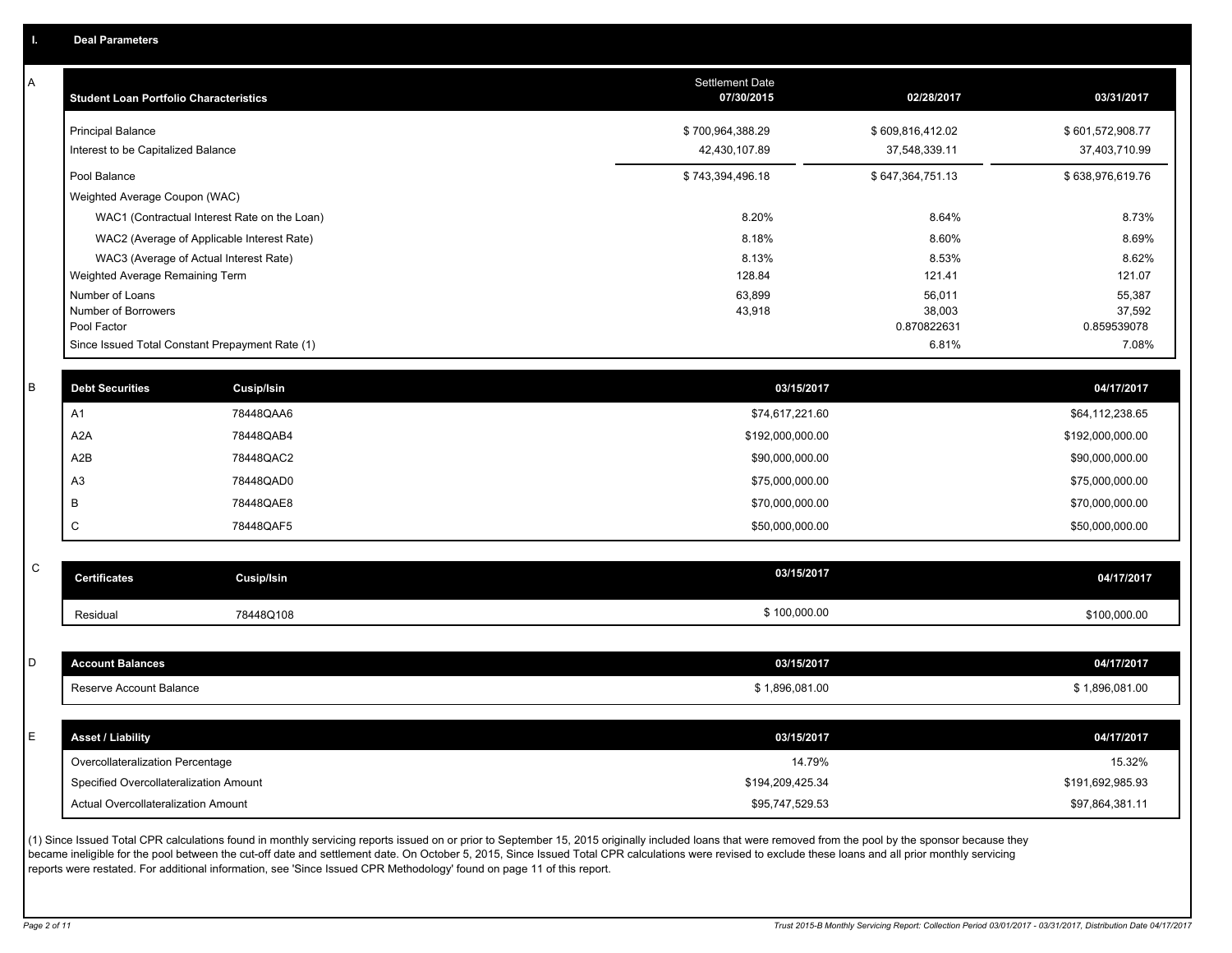## **II. 2015-B Trust Activity 03/01/2017 through 03/31/2017**

| Α | <b>Student Loan Principal Receipts</b>                           |                 |
|---|------------------------------------------------------------------|-----------------|
|   | <b>Borrower Principal</b>                                        | 9,500,160.61    |
|   | <b>Consolidation Activity Principal</b>                          | 0.00            |
|   | Seller Principal Reimbursement                                   | 0.00            |
|   | Servicer Principal Reimbursement                                 | 0.00            |
|   | Delinquent Principal Purchases by Servicer                       | 0.00            |
|   | <b>Other Principal Deposits</b>                                  | 0.00            |
|   | <b>Total Principal Receipts</b>                                  | \$9,500,160.61  |
| B | <b>Student Loan Interest Receipts</b>                            |                 |
|   | <b>Borrower Interest</b>                                         | 2,688,390.80    |
|   | <b>Consolidation Activity Interest</b>                           | 0.00            |
|   | Seller Interest Reimbursement                                    | 0.00            |
|   | Servicer Interest Reimbursement                                  | 0.00            |
|   | Delinquent Interest Purchases by Servicer                        | 0.00            |
|   | <b>Other Interest Deposits</b>                                   | 0.00            |
|   | <b>Total Interest Receipts</b>                                   | \$2,688,390.80  |
| С | <b>Recoveries on Realized Losses</b>                             | \$62,418.33     |
| D | <b>Investment Income</b>                                         | \$5,686.39      |
| Е | <b>Funds Borrowed from Next Collection Period</b>                | \$0.00          |
| F | <b>Funds Repaid from Prior Collection Period</b>                 | \$0.00          |
| G | Loan Sale or Purchase Proceeds                                   | \$0.00          |
| H | Initial Deposits to Distribution Account                         | \$0.00          |
|   | <b>Excess Transferred from Other Accounts</b>                    | \$0.00          |
| J | <b>Borrower Benefit Reimbursements</b>                           | \$0.00          |
| Κ | <b>Other Deposits</b>                                            | \$0.00          |
| L | <b>Other Fees Collected</b>                                      | \$0.00          |
| M | <b>AVAILABLE FUNDS</b>                                           | \$12,256,656.13 |
| N | Non-Cash Principal Activity During Collection Period             | \$1,256,657.36  |
| O | Aggregate Purchased Amounts by the Depositor, Servicer or Seller | \$0.00          |
| P | Aggregate Loan Substitutions                                     | \$0.00          |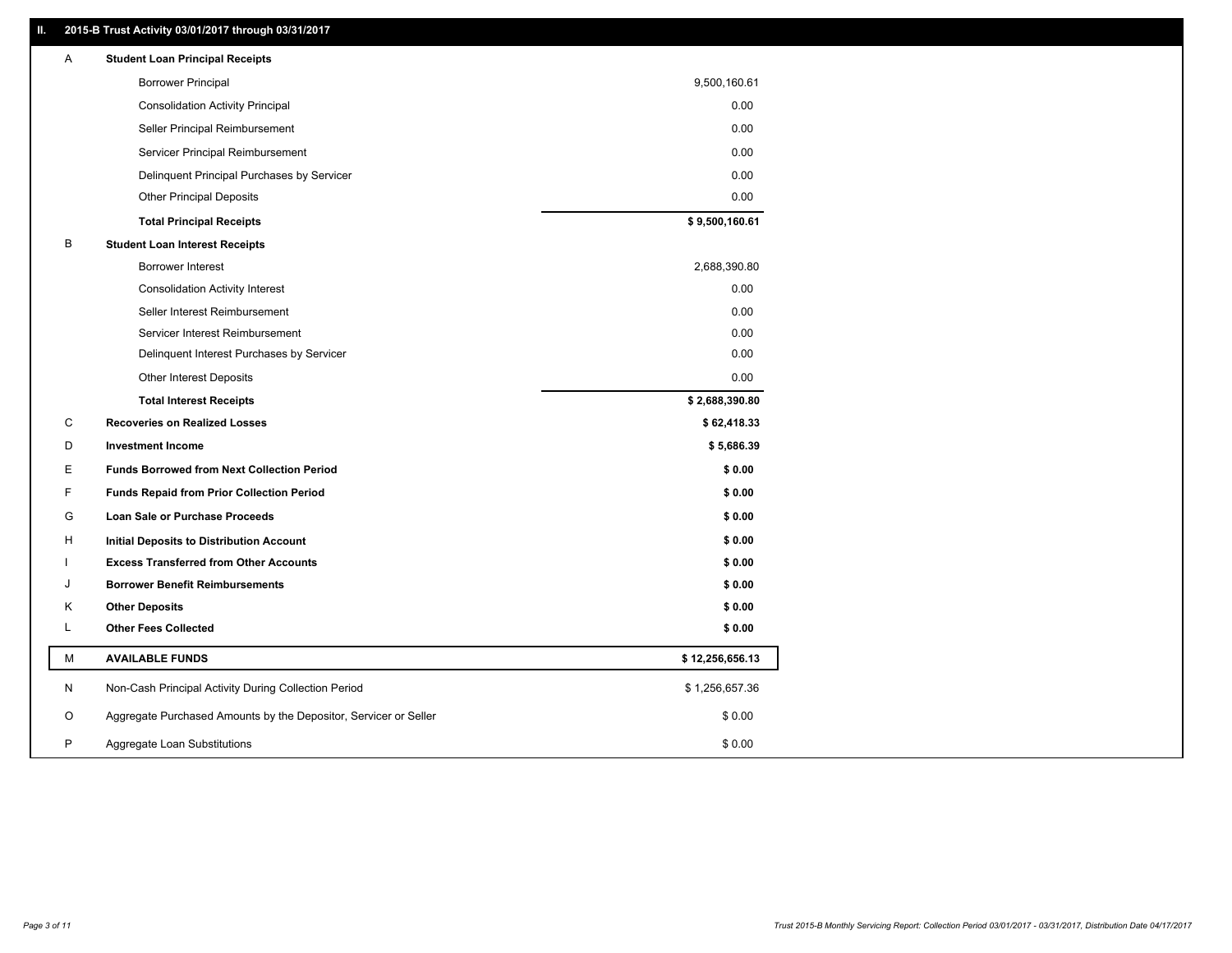|                   |                       |                   |         |                                                           | <b>Loans by Repayment Status</b> |                            |                          |         |                                                                  |                |                            |
|-------------------|-----------------------|-------------------|---------|-----------------------------------------------------------|----------------------------------|----------------------------|--------------------------|---------|------------------------------------------------------------------|----------------|----------------------------|
|                   |                       |                   |         | 03/31/2017                                                |                                  |                            |                          |         | 02/28/2017                                                       |                |                            |
|                   |                       | Wtd Avg<br>Coupon | # Loans | Principal and<br><b>Interest Accrued</b><br>to Capitalize | % of Principal                   | % of Loans in<br>Repay (1) | <b>Wtd Avg</b><br>Coupon | # Loans | <b>Principal and</b><br><b>Interest Accrued</b><br>to Capitalize | % of Principal | % of Loans in<br>Repay (1) |
| INTERIM:          | IN SCHOOL             | 9.56%             | 6,822   | \$95,714,646.16                                           | 14.979%                          | $-$ %                      | 9.46%                    | 6,862   | \$95,661,564.92                                                  | 14.777%        | $-$ %                      |
|                   | GRACE                 | 9.24%             | 1,588   | \$20,747,222.07                                           | 3.247%                           | $-$ %                      | 9.19%                    | 1,802   | \$23,559,422.28                                                  | 3.639%         | $-$ %                      |
|                   | <b>DEFERMENT</b>      | 9.48%             | 2,599   | \$29,839,976.25                                           | 4.670%                           | $-$ %                      | 9.33%                    | 2,612   | \$29,767,001.63                                                  | 4.598%         | $-$ %                      |
| <b>REPAYMENT:</b> | <b>CURRENT</b>        | 8.32%             | 41,783  | \$456,850,638.72                                          | 71.497%                          | 92.729%                    | 8.24%                    | 42,035  | \$462,188,282.10                                                 | 71.395%        | 92.739%                    |
|                   | 31-60 DAYS DELINQUENT | 9.10%             | 563     | \$6,892,753.57                                            | 1.079%                           | 1.399%                     | 8.96%                    | 674     | \$8,196,709.82                                                   | 1.266%         | 1.645%                     |
|                   | 61-90 DAYS DELINQUENT | 8.90%             | 305     | \$3,997,425.54                                            | 0.626%                           | 0.811%                     | 8.74%                    | 343     | \$4,478,664.91                                                   | 0.692%         | 0.899%                     |
|                   | > 90 DAYS DELINQUENT  | 9.16%             | 195     | \$2,342,586.40                                            | 0.367%                           | 0.475%                     | 9.08%                    | 178     | \$2,078,251.15                                                   | 0.321%         | 0.417%                     |
|                   | FORBEARANCE           | 8.61%             | 1,532   | \$22,591,371.05                                           | 3.536%                           | 4.585%                     | 8.48%                    | 1,505   | \$21,434,854.32                                                  | 3.311%         | 4.301%                     |
| <b>TOTAL</b>      |                       |                   | 55,387  | \$638,976,619.76                                          | 100.00%                          | 100.00%                    |                          | 56,011  | \$647,364,751.13                                                 | 100.00%        | 100.00%                    |

Percentages may not total 100% due to rounding \*

1 Loans classified in "Repayment" include any loan for which interim interest only, \$25 fixed payments or full principal and interest payments are due.

|                         |                                                                                                                              |                          |         |                                                           | <b>Loans by Borrower Status</b> |                                |                          |         |                                                                  |                |                                |
|-------------------------|------------------------------------------------------------------------------------------------------------------------------|--------------------------|---------|-----------------------------------------------------------|---------------------------------|--------------------------------|--------------------------|---------|------------------------------------------------------------------|----------------|--------------------------------|
|                         |                                                                                                                              |                          |         | 03/31/2017                                                |                                 |                                |                          |         | 02/28/2017                                                       |                |                                |
|                         |                                                                                                                              | <b>Wtd Avg</b><br>Coupon | # Loans | Principal and<br><b>Interest Accrued</b><br>to Capitalize | % of Principal                  | % of Loans in<br>P&I Repay (2) | <b>Wtd Avg</b><br>Coupon | # Loans | <b>Principal and</b><br><b>Interest Accrued</b><br>to Capitalize | % of Principal | % of Loans in<br>P&I Repay (2) |
| INTERIM:                | IN SCHOOL                                                                                                                    | 9.02%                    | 14,518  | \$203,339,976.66                                          | 31.823%                         | $-$ %                          | 8.91%                    | 14,657  | \$204,558,904.24                                                 | 31.599%        | $-$ %                          |
|                         | GRACE                                                                                                                        | 8.84%                    | 2,910   | \$37,809,061.89                                           | 5.917%                          | $-$ %                          | 8.73%                    | 3,426   | \$45,054,397.64                                                  | 6.960%         | $-$ %                          |
|                         | <b>DEFERMENT</b>                                                                                                             | 9.08%                    | 4,888   | \$53,898,155.46                                           | 8.435%                          | $-$ %                          | 8.93%                    | 4,893   | \$53,986,100.35                                                  | 8.339%         | $-$ %                          |
| P&I REPAYMENT:          | <b>CURRENT</b>                                                                                                               | 8.23%                    | 30,546  | \$309,086,417.50                                          | 48.372%                         | 89.869%                        | 8.16%                    | 30,409  | \$308,617,161.43                                                 | 47.673%        | 89.776%                        |
|                         | 31-60 DAYS DELINQUENT                                                                                                        | 9.07%                    | 507     | \$6,103,335.34                                            | 0.955%                          | 1.775%                         | 8.93%                    | 619     | \$7,391,383.70                                                   | 1.142%         | 2.150%                         |
|                         | 61-90 DAYS DELINQUENT                                                                                                        | 8.91%                    | 298     | \$3,885,207.38                                            | 0.608%                          | 1.130%                         | 8.74%                    | 328     | \$4,283,101.93                                                   | 0.662%         | 1.246%                         |
|                         | > 90 DAYS DELINQUENT                                                                                                         | 9.14%                    | 188     | \$2,263,094.48                                            | 0.354%                          | 0.658%                         | 9.08%                    | 173     | \$2,028,863.28                                                   | 0.313%         | 0.590%                         |
|                         | <b>FORBEARANCE</b>                                                                                                           | 8.61%                    | 1,532   | \$22,591,371.05                                           | 3.536%                          | 6.569%                         | 8.48%                    | 1,506   | \$21,444,838.56                                                  | 3.313%         | 6.238%                         |
| <b>TOTAL</b><br>$\star$ | Percentages may not total 100% due to rounding                                                                               |                          | 55,387  | \$638,976,619.76                                          | 100.00%                         | 100.00%                        |                          | 56,011  | \$647,364,751.13                                                 | 100.00%        | 100.00%                        |
|                         | 2 Loans classified in "P&I Repayment" includes only those loans for which scheduled principal and interest payments are due. |                          |         |                                                           |                                 |                                |                          |         |                                                                  |                |                                |

WAC reflects WAC3 To conform with company standard reporting these sections now include Princial and Interest Accrued to Capitalize.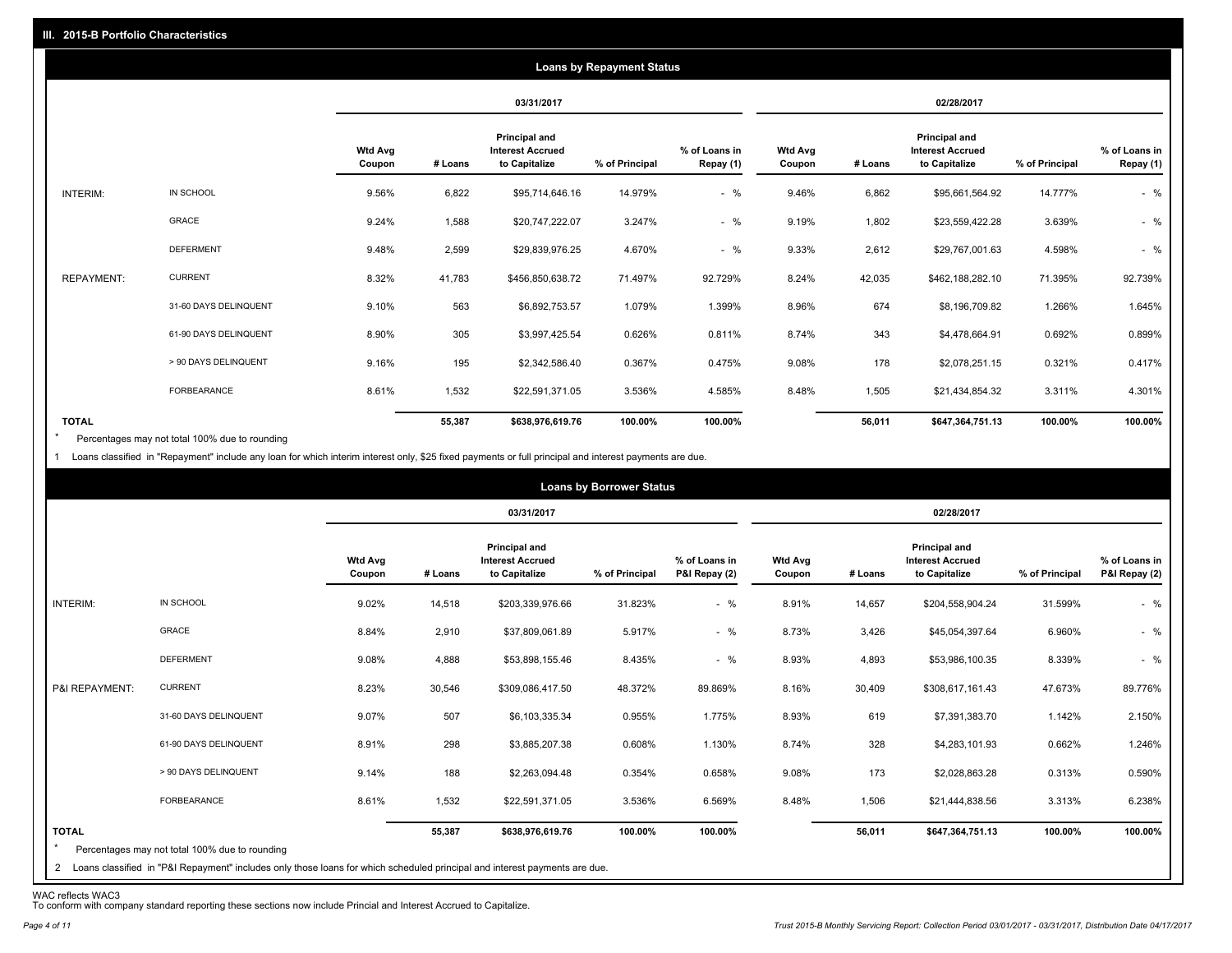|                                                                                                  | 3/31/2017        | 2/28/2017        |
|--------------------------------------------------------------------------------------------------|------------------|------------------|
| Pool Balance                                                                                     | \$638,976,619.76 | \$647,364,751.13 |
| Total # Loans                                                                                    | 55,387           | 56,011           |
| Total # Borrowers                                                                                | 37,592           | 38,003           |
| Weighted Average Coupon                                                                          | 8.69%            | 8.60%            |
| Weighted Average Remaining Term                                                                  | 121.07           | 121.41           |
| Percent of Pool - Cosigned                                                                       | 92.4%            | 92.4%            |
| Percent of Pool - Non Cosigned                                                                   | 7.6%             | 7.6%             |
| Borrower Interest Accrued for Period                                                             | \$4,355,037.78   | \$3,982,943.66   |
| <b>Outstanding Borrower Interest Accrued</b>                                                     | \$40,392,392.00  | \$40,426,662.95  |
| Gross Principal Realized Loss - Periodic                                                         | \$396,764.04     | \$724,779.58     |
| Gross Principal Realized Loss - Cumulative                                                       | \$9,335,912.27   | \$8,939,148.23   |
| Recoveries on Realized Losses - Periodic                                                         | \$62,418.33      | \$60,749.96      |
| Recoveries on Realized Losses - Cumulative                                                       | \$453,534.89     | \$391,116.56     |
| Net Losses - Periodic                                                                            | \$334,345.71     | \$664,029.62     |
| Net Losses - Cumulative                                                                          | \$8,882,377.38   | \$8,548,031.67   |
| Non-Cash Principal Activity - Capitalized Interest                                               | \$1,650,384.89   | \$1,851,683.28   |
| Since Issued Total Constant Prepayment Rate (CPR) (1)                                            | 7.08%            | 6.81%            |
| <b>Loan Substitutions</b>                                                                        | \$0.00           | \$0.00           |
| <b>Cumulative Loan Substitutions</b>                                                             | \$0.00           | \$0.00           |
| <b>Unpaid Servicing Fees</b>                                                                     | \$0.00           | \$0.00           |
| <b>Unpaid Administration Fees</b>                                                                | \$0.00           | \$0.00           |
| <b>Unpaid Carryover Servicing Fees</b>                                                           | \$0.00           | \$0.00           |
| Note Interest Shortfall                                                                          | \$0.00           | \$0.00           |
| Loans in Modification                                                                            | \$13,806,753.75  | \$13,194,459.38  |
| % of Loans in Modification as a % of Loans in Repayment (P&I)                                    | 4.30%            | 4.10%            |
|                                                                                                  |                  |                  |
|                                                                                                  |                  |                  |
| % Annualized Gross Principal Realized Loss - Periodic as a %<br>of Loans in Repayment (P&I) * 12 | 1.48%            | 2.70%            |
| % Gross Principal Realized Loss - Cumulative as a % of                                           |                  |                  |
| Original Pool Balance                                                                            | 1.26%            | 1.20%            |

(1) Since Issued Total CPR calculations found in monthly servicing reports issued on or prior to September 15, 2015 originally included loans that were removed from the pool by the sponsor because they became ineligible for the pool between the cut-off date and settlement date. On October 5, 2015, Since Issued Total CPR calculations were revised to exclude these loans and all prior monthly servicing reports were restated. For additional information, see 'Since Issued CPR Methodology' found on page 11 of this report.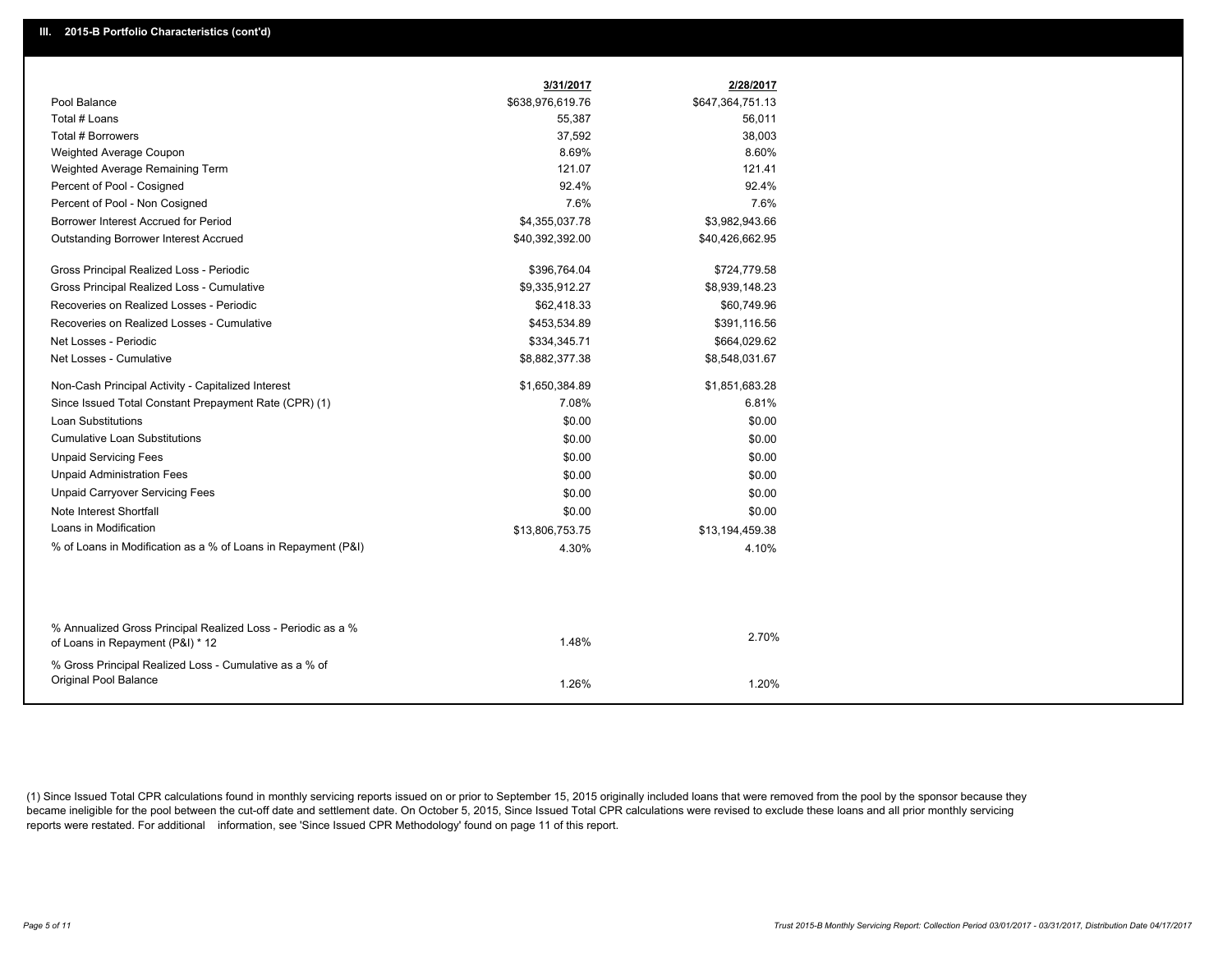#### **Loan Program**  A

|                                    | Weighted<br><b>Average Coupon</b> | # LOANS | <b>\$ AMOUNT</b> | $%$ *    |
|------------------------------------|-----------------------------------|---------|------------------|----------|
| - Smart Option Interest-Only Loans | 7.45%                             | 12,090  | \$113,677,875.39 | 17.791%  |
| - Smart Option Fixed Pay Loans     | 8.59%                             | 15,245  | \$202,462,845.63 | 31.685%  |
| - Smart Option Deferred Loans      | 9.05%                             | 28,052  | \$322,835,898.74 | 50.524%  |
| - Other Loan Programs              | $0.00\%$                          | 0       | \$0.00           | 0.000%   |
| <b>Total</b>                       | 8.62%                             | 55,387  | \$638,976,619.76 | 100.000% |

\* Percentages may not total 100% due to rounding

B

C

**Index Type**

|                       | Weighted<br><b>Average Coupon</b> | # LOANS | <b>S AMOUNT</b>  | $%$ *     |
|-----------------------|-----------------------------------|---------|------------------|-----------|
| - Fixed Rate Loans    | 9.01%                             | 9,956   | \$130,729,076.86 | 20.459%   |
| - LIBOR Indexed Loans | 8.52%                             | 45,431  | \$508,247,542.90 | 79.541%   |
| - Other Index Rates   | $0.00\%$                          |         | \$0.00           | $0.000\%$ |
| <b>Total</b>          | 8.62%                             | 55,387  | \$638,976,619.76 | 100.000%  |

\* Percentages may not total 100% due to rounding

## **Weighted Average Recent FICO**

| 4,077  | \$41,224,925.78                                                                                                         |           |
|--------|-------------------------------------------------------------------------------------------------------------------------|-----------|
|        |                                                                                                                         | 6.452%    |
| 3,531  | \$38,058,100.16                                                                                                         | 5.956%    |
| 6,500  | \$73,501,562.53                                                                                                         | 11.503%   |
| 12,432 | \$145,590,879.64                                                                                                        | 22.785%   |
| 28,838 | \$340,459,874.64                                                                                                        | 53.282%   |
| 9      | \$141,277.01                                                                                                            | $0.022\%$ |
| 55,387 | \$638,976,619.76                                                                                                        | 100.000%  |
|        |                                                                                                                         |           |
|        | 1 Includes trust private education loans where recent FICO is unavailable or obtaining recent FICO is prohibited by law |           |

WAC reflects WAC3 To conform with company standard reporting these sections now include Princial and Interest Accrued to Capitalize.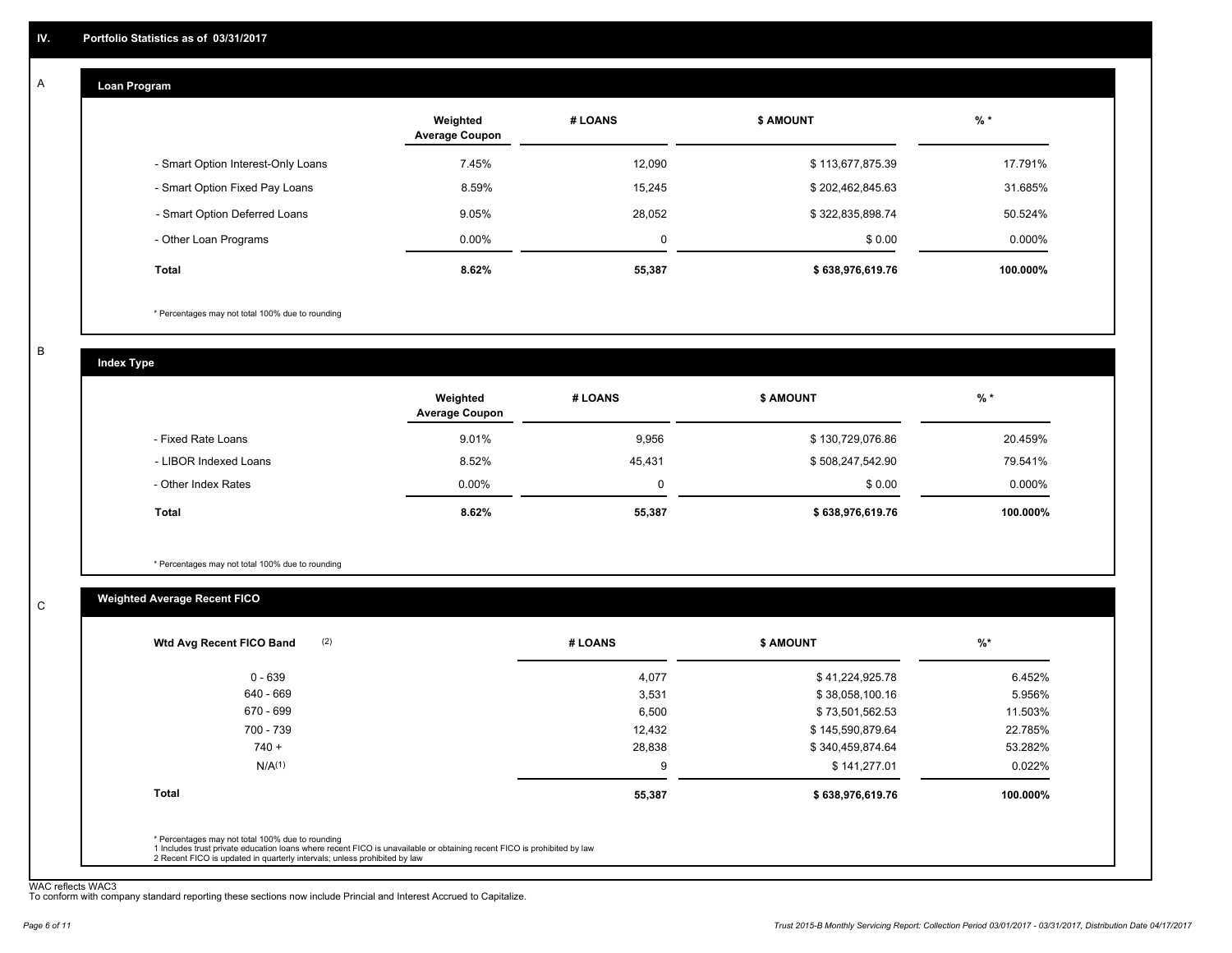| ۷. |      | 2015-B Reserve Account and Principal Distribution Calculations                             |                  |  |
|----|------|--------------------------------------------------------------------------------------------|------------------|--|
| А. |      | <b>Reserve Account</b>                                                                     |                  |  |
|    |      | Specified Reserve Account Balance                                                          | \$1,896,081.00   |  |
|    |      | Actual Reserve Account Balance                                                             | \$1,896,081.00   |  |
| В. |      | <b>Principal Distribution Amount</b>                                                       |                  |  |
|    | i.   | Class A Notes Outstanding                                                                  | \$431,617,221.60 |  |
|    | ii.  | Pool Balance                                                                               | \$638,976,619.76 |  |
|    | iii. | First Priority Principal Distribution Amount (i - ii)                                      | \$0.00           |  |
|    |      |                                                                                            |                  |  |
|    | iv.  | Class A and B Notes Outstanding                                                            | \$501,617,221.60 |  |
|    | v.   | First Priority Principal Distribution Amount                                               | \$0.00           |  |
|    | vi.  | Pool Balance                                                                               | \$638,976,619.76 |  |
|    |      | Specified Overcollateralization Amount<br>vii.                                             | \$191,692,985.93 |  |
|    |      | Available Funds (after payment of waterfall items A through H)<br>viii.                    | \$10,504,982.95  |  |
|    | ix.  | Class C Notes Outstanding                                                                  | \$50,000,000.00  |  |
|    | x.   | Regular Principal Distribution Amount (if (iv > 0, (iv - v) - (vi - vii), min(viii, ix))   | \$54,333,587.77  |  |
|    | xi.  | Pool Balance                                                                               | \$638,976,619.76 |  |
|    | xii. | 10% of Initial Pool Balance                                                                | \$74,339,449.62  |  |
|    |      |                                                                                            |                  |  |
|    |      | First Priority Principal Distribution Amount<br>xiii.                                      | \$0.00           |  |
|    |      | Regular Principal Distribution Amount<br>xiv.                                              | \$54,333,587.77  |  |
|    |      | Available Funds (after payment of waterfall items A through J)<br>XV.                      | \$0.00           |  |
|    |      | xvi. Additional Principal Distribution Amount (if(ix $\lt$ = x, min(xv, xi - xiii - xiv))) | \$0.00           |  |
|    |      |                                                                                            |                  |  |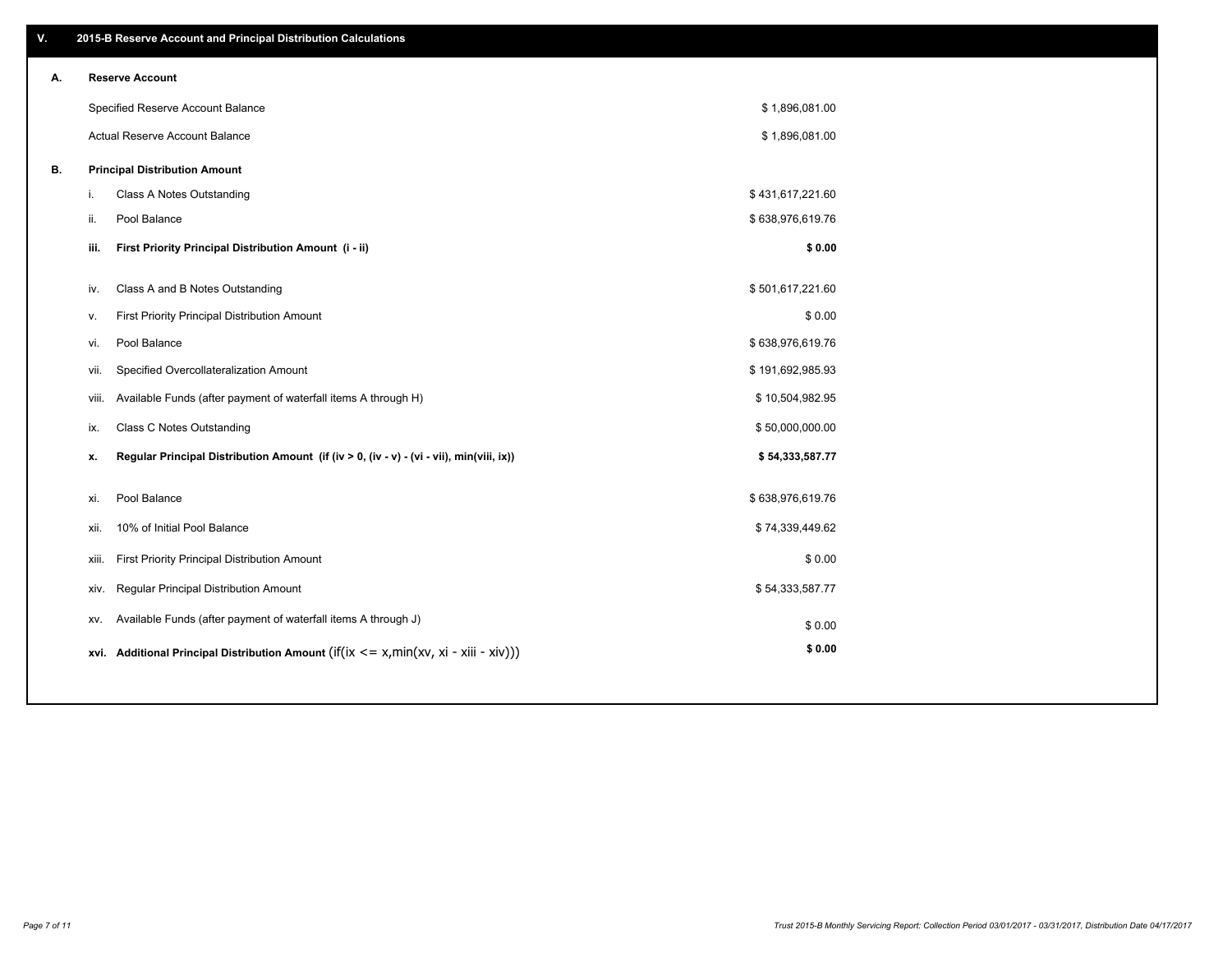|          |                                                         | Paid            | <b>Funds Balance</b> |
|----------|---------------------------------------------------------|-----------------|----------------------|
|          |                                                         |                 |                      |
|          | <b>Total Available Funds</b>                            |                 | \$12,256,656.13      |
| A        | <b>Trustee Fees</b>                                     | \$0.00          | \$12,256,656.13      |
| B        | <b>Servicing Fees</b>                                   | \$407,313.30    | \$11,849,342.83      |
| C        | i. Administration Fees                                  | \$8,333.00      | \$11,841,009.83      |
|          | ii. Unreimbursed Administrator Advances plus any Unpaid | \$0.00          | \$11,841,009.83      |
| D        | Class A Noteholders Interest Distribution Amount        | \$944,360.21    | \$10,896,649.62      |
| Ε        | <b>First Priority Principal Payment</b>                 | \$0.00          | \$10,896,649.62      |
| F        | Class B Noteholders Interest Distribution Amount        | \$204,166.67    | \$10,692,482.95      |
| G        | Class C Noteholders Interest Distribution Amount        | \$187,500.00    | \$10,504,982.95      |
| н        | <b>Reinstatement Reserve Account</b>                    | \$0.00          | \$10,504,982.95      |
|          | <b>Regular Principal Distribution</b>                   | \$10,504,982.95 | \$0.00               |
| J        | <b>Carryover Servicing Fees</b>                         | \$0.00          | \$0.00               |
| К        | Additional Principal Distribution Amount                | \$0.00          | \$0.00               |
| <b>L</b> | Unpaid Expenses of Trustee                              | \$0.00          | \$0.00               |
| М        | Unpaid Expenses of Administrator                        | \$0.00          | \$0.00               |
| N        | Remaining Funds to the Residual Certificateholders      | \$0.00          | \$0.00               |

#### **Waterfall Conditions**

|      | Pool Balance                                                                       | \$638,976,619.76 |  |
|------|------------------------------------------------------------------------------------|------------------|--|
| ii.  | Class A and B Notes Outstanding                                                    | \$501,617,221.60 |  |
| iii. | Class C Noteholders' Interest Distribution Ratio (i / ii)                          | 127.38%          |  |
| iv.  | Minimum Ratio                                                                      | 110.00%          |  |
| V.   | Is the Class C Noteholders' Interest Distribution Condition Satisfied (iii $>$ iv) |                  |  |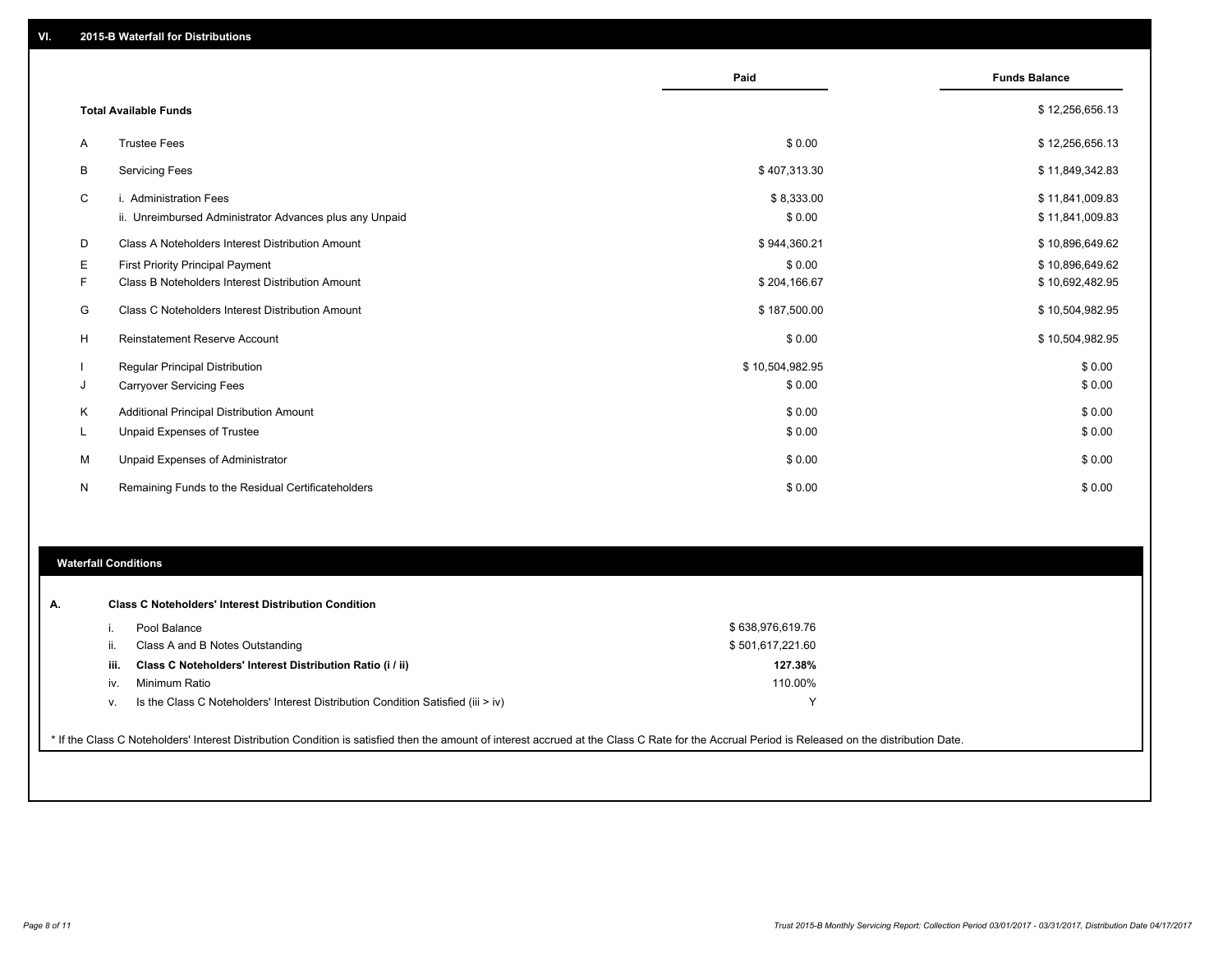| <b>Distribution Amounts</b>                                |                         |                         |                         |
|------------------------------------------------------------|-------------------------|-------------------------|-------------------------|
|                                                            | A <sub>1</sub>          | A2A                     | A2B                     |
| Cusip/Isin                                                 | 78448QAA6               | 78448QAB4               | 78448QAC2               |
| <b>Beginning Balance</b>                                   | \$74,617,221.60         | \$192,000,000.00        | \$90,000,000.00         |
| Index                                                      | <b>LIBOR</b>            | <b>FIXED</b>            | <b>LIBOR</b>            |
| Spread/Fixed Rate                                          | 0.70%                   | 2.98%                   | 1.20%                   |
| Record Date (Days Prior to Distribution)                   | 1 NEW YORK BUSINESS DAY | 1 NEW YORK BUSINESS DAY | 1 NEW YORK BUSINESS DAY |
| <b>Accrual Period Begin</b>                                | 3/15/2017               | 3/15/2017               | 3/15/2017               |
| <b>Accrual Period End</b>                                  | 4/17/2017               | 4/15/2017               | 4/17/2017               |
| Daycount Fraction                                          | 0.09166667              | 0.08333333              | 0.09166667              |
| Interest Rate*                                             | 1.61222%                | 2.98000%                | 2.11222%                |
| <b>Accrued Interest Factor</b>                             | 0.001477868             | 0.002483333             | 0.001936202             |
| <b>Current Interest Due</b>                                | \$110,274.43            | \$476,800.00            | \$174,258.15            |
| Interest Shortfall from Prior Period Plus Accrued Interest | $\mathsf{\$}$ -         | $\frac{1}{2}$           | $\frac{2}{3}$ -         |
| <b>Total Interest Due</b>                                  | \$110,274.43            | \$476,800.00            | \$174,258.15            |
| <b>Interest Paid</b>                                       | \$110,274.43            | \$476,800.00            | \$174,258.15            |
| <b>Interest Shortfall</b>                                  | $\mathsf{\$}$ -         | $$ -$                   | $\mathsf{\$}$ -         |
| <b>Principal Paid</b>                                      | \$10,504,982.95         | $S -$                   | $S -$                   |
| <b>Ending Principal Balance</b>                            | \$64,112,238.65         | \$192,000,000.00        | \$90,000,000.00         |
| Paydown Factor                                             | 0.044324823             | 0.000000000             | 0.000000000             |
| <b>Ending Balance Factor</b>                               | 0.270515775             | 1.000000000             | 1.000000000             |

\* Pay rates for Current Distribution. For the interest rates applicable to the next distribution date, please see https://www.salliemae.com/about/investors/data/SMBabrate.txt.

**VII. 2015-B Distributions**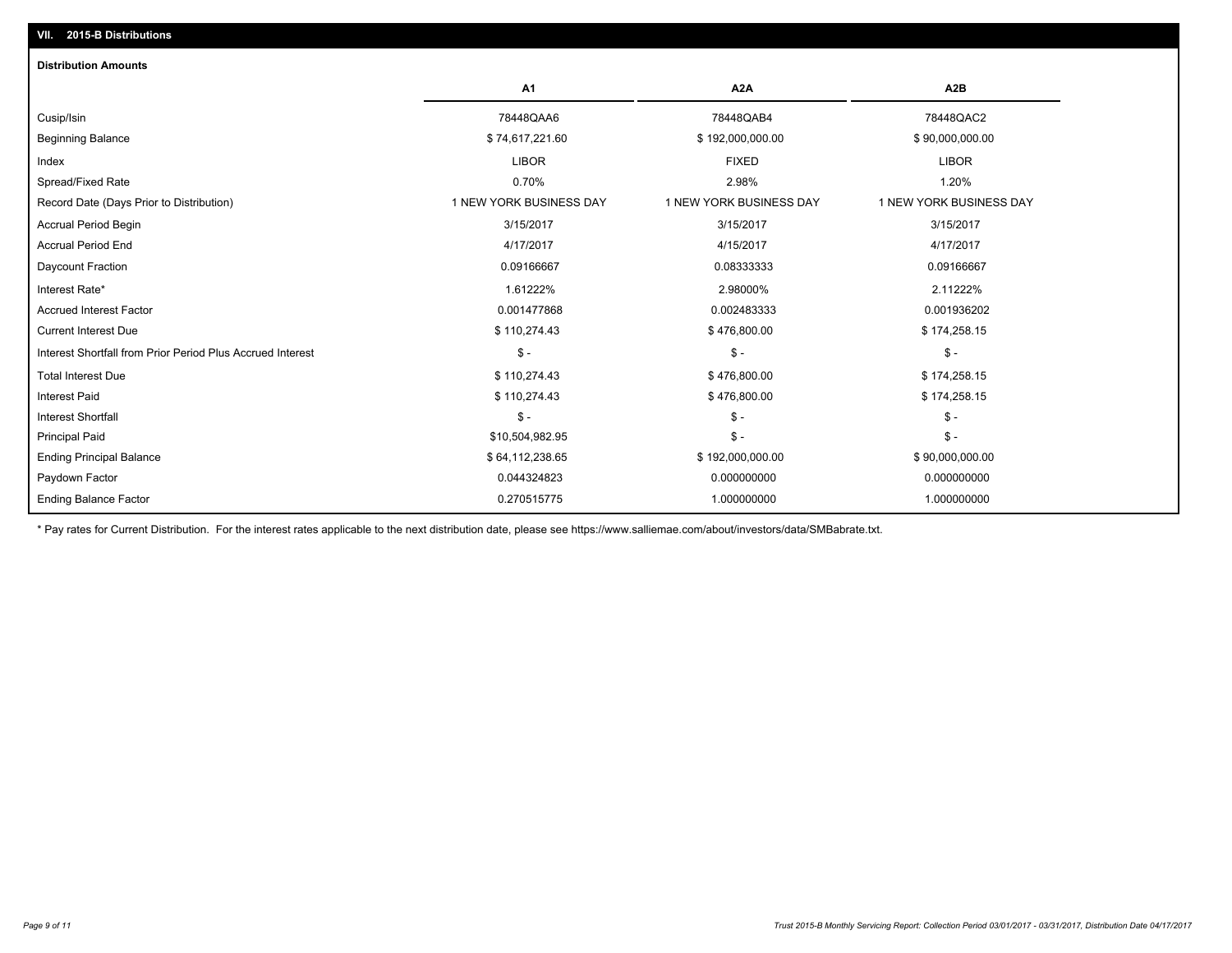| <b>Distribution Amounts</b>                                |                         |                         |                         |
|------------------------------------------------------------|-------------------------|-------------------------|-------------------------|
|                                                            | A <sub>3</sub>          | в                       | С                       |
| Cusip/Isin                                                 | 78448QAD0               | 78448QAE8               | 78448QAF5               |
| <b>Beginning Balance</b>                                   | \$75,000,000.00         | \$70,000,000.00         | \$50,000,000.00         |
| Index                                                      | <b>LIBOR</b>            | <b>FIXED</b>            | <b>FIXED</b>            |
| Spread/Fixed Rate                                          | 1.75%                   | 3.50%                   | 4.50%                   |
| Record Date (Days Prior to Distribution)                   | 1 NEW YORK BUSINESS DAY | 1 NEW YORK BUSINESS DAY | 1 NEW YORK BUSINESS DAY |
| <b>Accrual Period Begin</b>                                | 3/15/2017               | 3/15/2017               | 3/15/2017               |
| <b>Accrual Period End</b>                                  | 4/17/2017               | 4/15/2017               | 4/15/2017               |
| Daycount Fraction                                          | 0.09166667              | 0.08333333              | 0.08333333              |
| Interest Rate*                                             | 2.66222%                | 3.50000%                | 4.50000%                |
| <b>Accrued Interest Factor</b>                             | 0.002440368             | 0.002916667             | 0.003750000             |
| <b>Current Interest Due</b>                                | \$183,027.63            | \$204,166.67            | \$187,500.00            |
| Interest Shortfall from Prior Period Plus Accrued Interest | $\mathsf{\$}$ -         | $\mathsf{\$}$ -         | $\mathsf{\$}$ -         |
| <b>Total Interest Due</b>                                  | \$183,027.63            | \$204,166.67            | \$187,500.00            |
| <b>Interest Paid</b>                                       | \$183,027.63            | \$204,166.67            | \$187,500.00            |
| <b>Interest Shortfall</b>                                  | $\mathsf{\$}$ -         | $S -$                   | $\mathsf{\$}$ -         |
| <b>Principal Paid</b>                                      | $\mathsf{\$}$ -         | $S -$                   | $\mathsf{\$}$ -         |
| <b>Ending Principal Balance</b>                            | \$75,000,000.00         | \$70,000,000.00         | \$50,000,000.00         |
| Paydown Factor                                             | 0.000000000             | 0.000000000             | 0.000000000             |
| <b>Ending Balance Factor</b>                               | 1.000000000             | 1.000000000             | 1.000000000             |

\* Pay rates for Current Distribution. For the interest rates applicable to the next distribution date, please see https://www.salliemae.com/about/investors/data/SMBabrate.txt.

**VII. 2015-B Distributions**